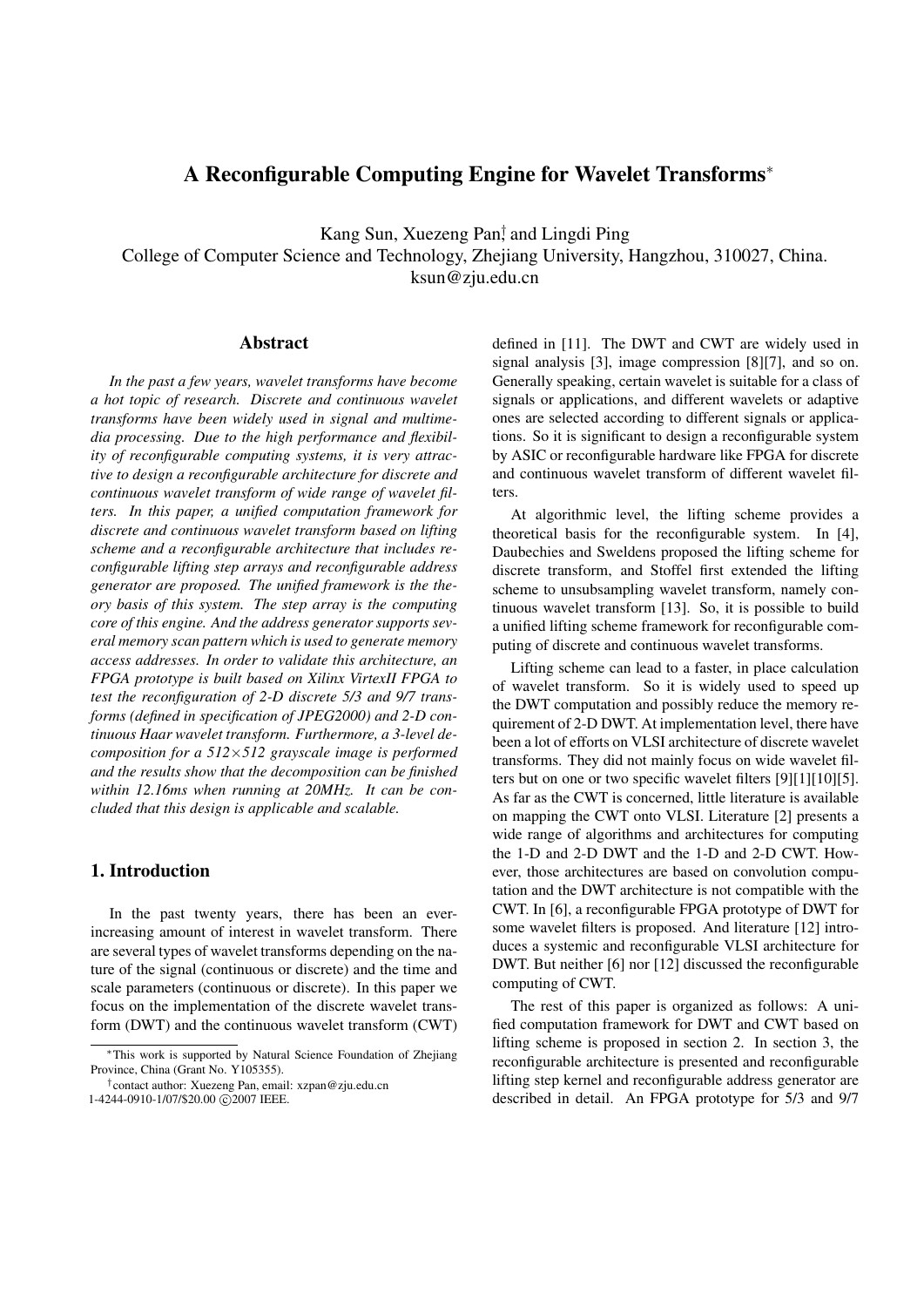

**Figure 1. Block diagram of discrete wavelet transform and continuous wavelet transform.**

DWT and Haar wavelet CWT is designed in section 4, furthermore, a 3-level decomposition for a  $512\times512$  grayscale image is performed and the performance is tested. Finally, a brief summary in section 5 concludes this paper.

## 2. Unified Computation Framework of Discrete and Continuous Wavelet Transforms

Lifting scheme [4] is not only a new approach for constructing the second-generation wavelet but also an effective algorithm for accelerating computation of wavelet transforms. Computing wavelet transforms by lifting scheme can provide many benefits, such as allowing faster and fully inplace implementation of the wavelet transforms, immediate computation of the inverse transform, easy to manage the boundary extension, and so on.

The forward DWT consists of two analysis filters - low pass  $H(z^{-1})$  and  $G(z^{-1})$  high pass followed by subsampling while the inverse DWT first upsamples and then uses two synthesis filters low pass  $\tilde{H}(z)$  and high pass  $\tilde{G}(z)$ . If the subsamplings and upsamples are deleted, this becomes the block diagram of CWT.

From Figure 1, we can see the difference between 2-scale continuous wavelet transform and discrete wavelet transform lies in using of subsampling, which can cause different factorization forms of wavelet filters with lifting scheme.

According to literature [4], forward discrete wavelet transform is computed by the following (for even *n*):

$$
\begin{bmatrix} S_1(z) \\ R_1(z) \end{bmatrix} = \prod_{i=1}^{n/2} \begin{bmatrix} 1 & S_i(z) \\ 0 & 1 \end{bmatrix} \begin{bmatrix} 1 & 0 \\ t_i(z) & 1 \end{bmatrix} \begin{bmatrix} c_1 & 0 \\ 0 & c_2 \end{bmatrix} \begin{bmatrix} S_{even}(z) \\ S_{odd}(z) \end{bmatrix} . \tag{1}
$$

 $S_1(z)$  and  $R_1(z)$  are low subband and high subband respectively.  $S_i(z)$  and  $t_i(z)$  are predict lifting step and update lifting step respectively.  $c_1$  and  $c_2$  are normalized factors.  $S_{even}(z)$  and  $S_{odd}(z)$  are even part and odd part of  $S_0(z)$ respectively.

In literature [13], forward continuous wavelet transform

is computed by the following:

$$
\begin{bmatrix} S_1(z) \\ R_1(z) \end{bmatrix} = W_e(z) \begin{bmatrix} 1 & Q_{n-1}(z) \\ 0 & 1 \end{bmatrix} \begin{bmatrix} 1 & 0 \\ Q_n(z) - 1 & 1 \end{bmatrix} \begin{bmatrix} cS_0(z) \\ cS_0(z) \end{bmatrix} \tag{2}
$$

where

$$
W_e(z) = \prod_{i=1}^{\frac{1}{2}n-1} \begin{bmatrix} 1 & Q_{2i-1}(z) \\ 0 & 1 \end{bmatrix} \begin{bmatrix} 1 & 0 \\ Q_{2i}(z) & 1 \end{bmatrix}
$$
 (3)

and lifting steps are  $Q_{n-1}(z)$  and  $Q_n(z)$ -1 and so on. *c* is a constant factor.

By integrating eq. (1) with eq. (2), we can built a unified computation framework for DWT and CWT.

Computing forward wavelet transform, the wavelet filter is factorized by

$$
\begin{bmatrix} S_1(z) \\ R_1(z) \end{bmatrix} = \prod_{i=1}^{n/2} \begin{bmatrix} 1 & Q_i(z) \\ 0 & 1 \end{bmatrix} \begin{bmatrix} 1 & 0 \\ Q_{i-1}(z) & 1 \end{bmatrix} \begin{bmatrix} c_1 S_{01}(z) \\ c_2 S_{02}(z) \end{bmatrix} . \tag{4}
$$

For DWT,  $S_{01}(z)$  and  $S_{02}(z)$  are even part and odd part of  $S_0(z)$  respectively, while for CWT, they are equal to  $S_0(z)$ .

When performing inverse wavelet transform, the wavelet filter is factorized by

$$
\begin{bmatrix} S_{01}(z) \\ S_{02}(z) \end{bmatrix} = \prod_{i=1}^{n/2} \begin{bmatrix} 1 & -Q_i(z) \\ 0 & 1 \end{bmatrix} \begin{bmatrix} 1 & 0 \\ -Q_{i-1}(z) & 1 \end{bmatrix} \begin{bmatrix} \frac{1}{c_1} S_1(z) \\ \frac{1}{c_2} R_1(z) \end{bmatrix} . \tag{5}
$$

The specific factorization of wavelet filters is calculated by Euclid's algorithm.

## 3. Reconfigurable Architecture for DWT and CWT

### 3.1 Proposed reconfigurable architecture for DWT and CWT

In order to support wide range of wavelet filter kernels and to be compatible with DWT and CWT, a reconfigurable computing architecture is proposed as shown in Fig. 2. The architecture consists of four parts: reconfigurable lifting step array (RLSA), reconfigurable address generator (RAG), two dual port SRAM and main controller (general microprocessor, MCU). Reconfigurable address generator is responsible for calculating the address of access to the two dual-port SRAM memories, according to current work modes (DWT and CWT, 1-D or 2-D, 1 level or multilevel decomposition, etc). Reconfigurable lifting step array is linear array connected by some reconfigurable lifting step kernels. RLSA can be configured for different wavelet transforms by modifying some parameters such as the number of delay registers and pipeline registers. The two dual-port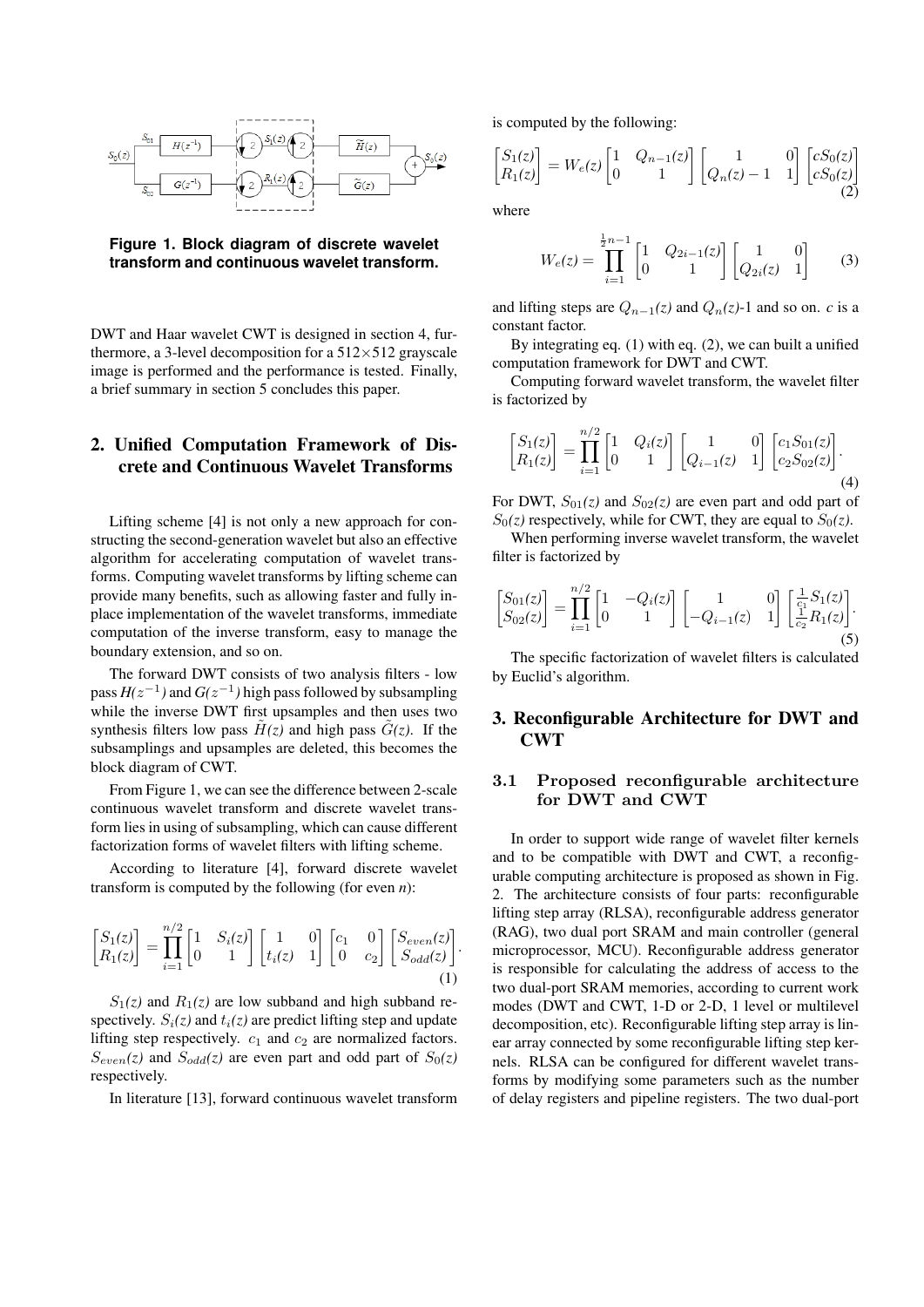

**Figure 2. Proposed architecture for reconfigurable computing of DWT and CWT.**

SRAM memories are used for storage of image or signal source and computation results and the data width is 16 bits. Main controller is in charge of harmonizing and commanding different parts to work.

The RLSA and RAG are the core of the reconfigurable architecture, which are implemented by FPGA or ASIC. They are satisfied with hardware reconfiguration, while the main controller is able to obtain software reconfiguration by reloading program.

#### 3.2 Reconfigurable Lifting Step kernel

According to the above unified computation framework for DWT and CWT, each lifting step is Z-polynomial. Those polynomials can always be split into such forms as  $\alpha$ ,  $\alpha(1 + z^m)$ , or  $\alpha z^m$  by two matrix transforms:

$$
\begin{bmatrix} 1 & a(z) + b(z) \\ 0 & 1 \end{bmatrix} = \begin{bmatrix} 1 & a(z) \\ 0 & 1 \end{bmatrix} \begin{bmatrix} 1 & b(z) \\ 0 & 1 \end{bmatrix}
$$
 (6)

and

$$
\begin{bmatrix} 1 & 0 \ a(z) + b(z) & 1 \end{bmatrix} = \begin{bmatrix} 1 & 0 \ a(z) & 1 \end{bmatrix} \begin{bmatrix} 1 & 0 \ b(z) & 1 \end{bmatrix}.
$$
 (7)

So, we can employ the characteristic of each lifting step final form to design a reconfigurable lifting step kernel as depicted in Fig. 3.

The proposed kernel is a two-input-two output data-path and holds one multiply unit, two adders, and some delay and pipeline registers. The parameter, A Delay, of delay registers can be selected to support different delay requirement of lifting steps. By modifying the parameter, B Pipeline and C Pipeline, of pipeline registers, the multiplier and adder can be pipelined to improve the throughput. Changing of



**Figure 3. The structure of the reconfigurable lifting step kernel.**

**Table 1. Definition of reconfigurable parameters.**

| A_Delay            |    | The number of A delay registers    |  |  |  |  |
|--------------------|----|------------------------------------|--|--|--|--|
| <b>B</b> _Pipeline |    | The number of B pipeline registers |  |  |  |  |
| C_Pipeline         |    | The number of C pipeline registers |  |  |  |  |
| R                  |    | Multiplicand value                 |  |  |  |  |
| $Sel_1$            | 00 | $\alpha(1+z^m)$                    |  |  |  |  |
|                    | 01 | $\alpha$                           |  |  |  |  |
|                    | 10 | $\alpha z^{\bar{m}}$               |  |  |  |  |
| Sel <sub>2</sub>   |    | No multiplier                      |  |  |  |  |
|                    |    | Use multiplier                     |  |  |  |  |

value of R register and the multiplexers Sel1 and Sel2 can reorganize the computation form of the kernel (according to Table 1.). As far as multiplier is concerned, fixed-point representation seems to be a strongly advisable choice to deliver power-efficient hardware implementation. Moreover, integer arithmetic units can be easily pipelined, in order to achieve very high data throughput.

### 3.3 Reconfigurable Address Generator

Because CWT and DWT based on lifting scheme is regular in access to memories, the generation of memory address can be reconfigured. The calculation of specific address depends on the size of input signals or images, and decomposition levels, and the modes of wavelet transforms. The modes are as follows: 1) 1-D DWT, 2)1-D CWT, 3) 2-D vertical DWT, 4)2-D horizontal DWT,5) 2-D vertical CWT, 6)2-D horizontal low subband CWT and 7) 2-D horizontal high subband CWT.

According to different modes, the related status of access to the two memories is listed in Table 2. As for the data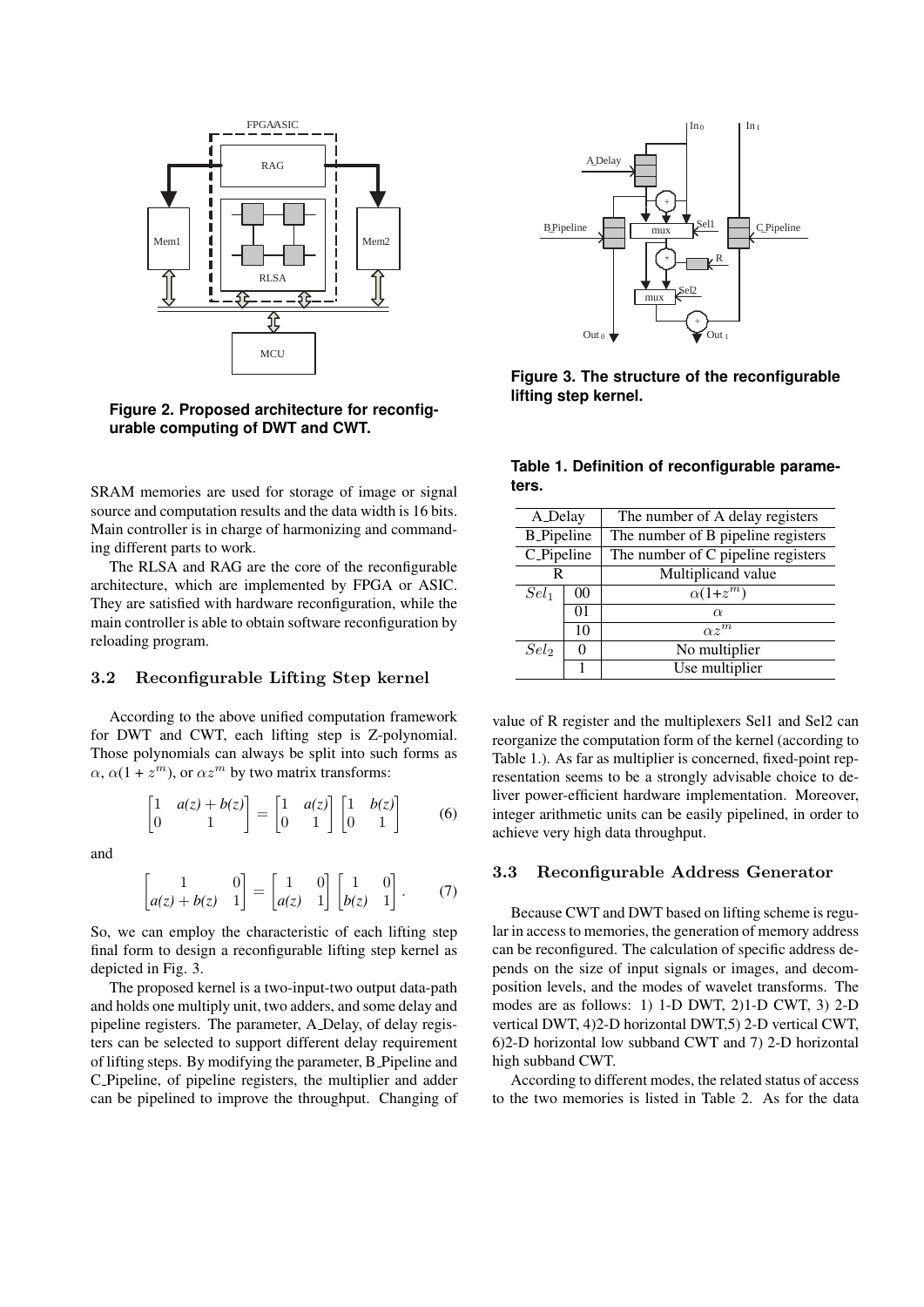

**Figure 4. Demonstration of memory storage manner for 2-D CWT.**

### **Table 2. Status of access to the two memories with different modes.**

| Mode                        | Memory 1 Status | Memory 2 Status |
|-----------------------------|-----------------|-----------------|
|                             | Read, Read      | Write, Write    |
| $\mathcal{D}_{\mathcal{L}}$ | Read, Write     | Write           |
| 3                           | Read, Read      | Write, Write    |
| 4                           | Write, Write    | Read, Read      |
| 5                           | Read, Write     | Write           |
| 6                           | Read, Write     | Write           |
| 7                           | Write           | Read, Write     |

storage ways, DWT coefficients are easily stored in in-place mode, while storing of CWT coefficients is rather complex. Because the size of 1-D CWT coefficients is doubled, the low subband coefficients is stored using in-place mode and high coefficients is stored in the other memory. In Fig. 4, the storage of 2-D CWT coefficients is done in a similar way.

**Table 3. Hardware Resource Usage of the Design.**

| <b>Target Device</b>        | VirtexII xc2v500 |
|-----------------------------|------------------|
| Number of Slices            | 1175             |
| Number of Slice Flip Flops  | 612              |
| Total Number 4 input LUTs   | 2176             |
| Number of bonded IOBs       | 123              |
| Number of Block Multipliers |                  |

### 4 Implementation Results

In order to validate the performance of the reconfigurable architecture for DWT and CWT, we used Verilog HDL to design the reconfigurable lifting array and the reconfigurable address generator. The RTL code was synthesized

**Table 4. Throughput of Three Wavelet Filters with One Level Decomposition.**

| Applications | Throughput               | Runtime                |
|--------------|--------------------------|------------------------|
|              | (Pixels Per Clock Cycle) | $(512\times512\times8$ |
|              |                          | @20MHz                 |
| 5/3 Filter   | $1/(4/N+1)$              | $13.31 \,\text{ms}$    |
| 9/7 Filter   | $1/(10/N+1)$             | 13.42ms                |
| Haar Filter  | $1/(4/N+2)$              | 26.35ms                |

for the Xilinx Virtex II (xc2v500) FPGA. Table 3 presents the hardware resource usage of the design. The reconfigurable lifting array includes four lifting step kernels. The 5/3 and 9/7 wavelet filters that are defined in JPEG2000 standard [8] are chosen for 2-D DWT. The Haar wavelet, which is widely used in image edge detection, is taken as the wavelet filter of 2-D CWT.

According to the unified computation framework introduced in section 2, 5/3, 9/7 and Haar wavelet filter are factorized respectively as follows:

$$
\begin{bmatrix} 1 & -\frac{1}{2}(z^{-1}+1) \\ 0 & 1 \end{bmatrix} \begin{bmatrix} 1 & 0 \\ \frac{1}{4}(z+1) & 1 \end{bmatrix} \begin{bmatrix} 1 \\ 1 \end{bmatrix}
$$
 (8)

$$
\begin{bmatrix} 1 & \alpha(1+z^{-1}) \ 0 & 1 \end{bmatrix} \begin{bmatrix} 1 & 0 \ \beta(z+1) & 1 \end{bmatrix} \begin{bmatrix} 1 & \gamma(1+z^{-1}) \ 0 & 1 \end{bmatrix} \begin{bmatrix} 1 & 0 \ \delta(z+1) & 1 \end{bmatrix} \begin{bmatrix} \rho \ \frac{1}{\rho} \end{bmatrix}
$$

 $(\alpha = -1.5861, \beta = -0.0530, \gamma = 0.8829, \delta = 0.4435,$  $ρ = 1.1496$ 

> $\begin{bmatrix} 1 & \frac{1}{2} \end{bmatrix}$  $\begin{bmatrix} 1 & \frac{1}{2} \\ 0 & 1 \end{bmatrix} \begin{bmatrix} 1 & 0 \\ -1 + z^{-1} & 1 \end{bmatrix}$  $\begin{bmatrix} 1 & 0 \\ -1 & 1 \end{bmatrix} \begin{bmatrix} 1 \\ 1 \end{bmatrix}$  $\overline{a}$ (10)

Eq.(8)-(10) show that the number of lifting step kernels for 2-D 5/3 DWT, 2-D 9/7 DWT and 2-D Haar wavelet CWT are 2, 4 and 3. According to eq.  $(8)$ -(10) and signal dependence diagram analysis, we obtained configuration parameters of each lifting step kernels. The theoretical throughput of N length input data and practical run time of three wavelet filters are listed in Table IV. We performed a 3-level decomposition for a  $512\times512$  grayscale image by the reconfigurable wavelet engine architecture. The executive clock cycles of our architecture for a  $N \times N$  tile with 3 levels decomposition is N\*N/4+(4+N/4)\*2N+(4+N/8)\*N+(4+N/16)\*N/2. The 3 level decomposition for a  $512\times512$  grayscale image is finished within 12.16ms when running at 20MHz. Simulation results showed that the FPGA prototype system not only realized hardware reconfiguration but also has better performance for 2-D DWT and CWT.